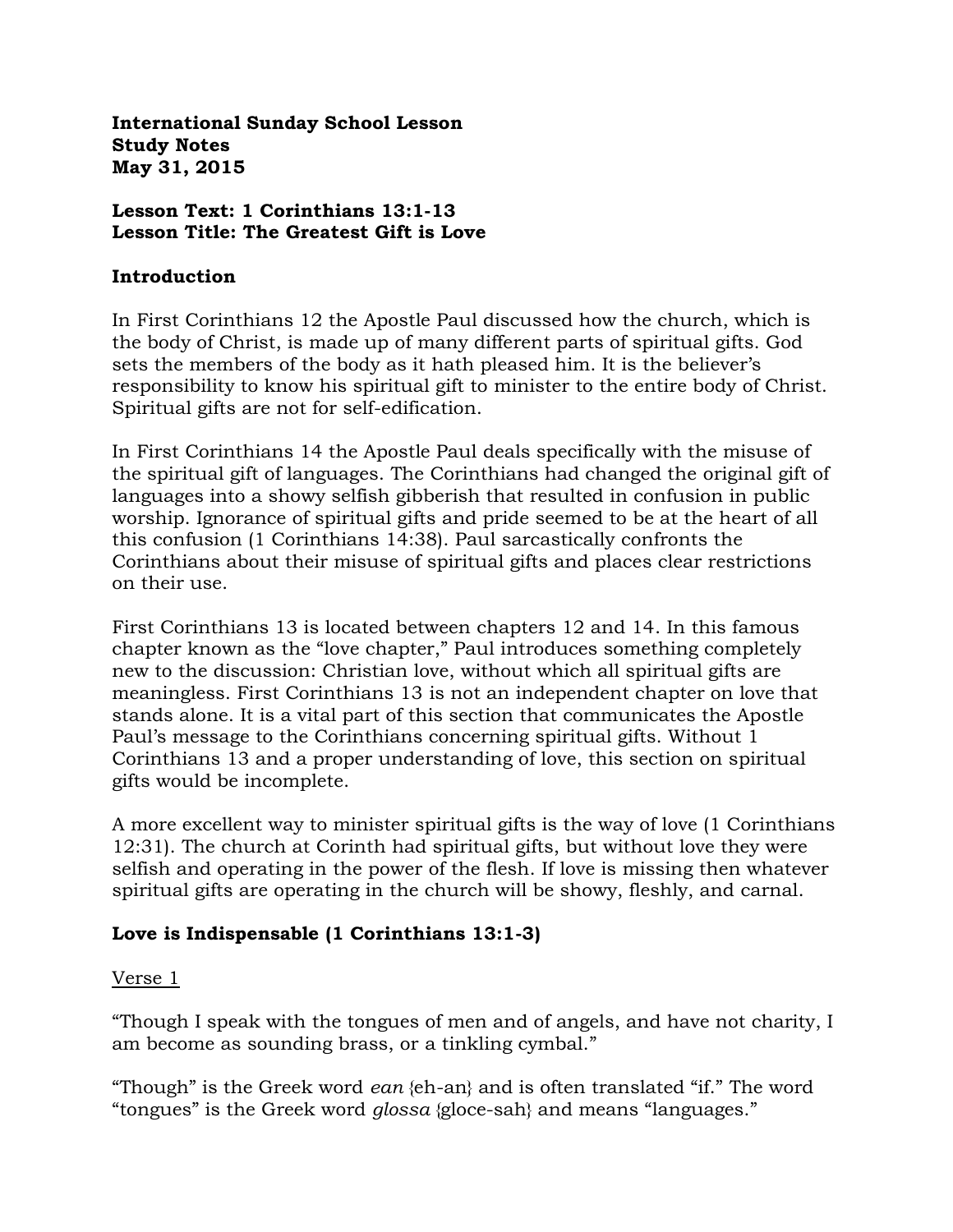"Charity" is obviously the focus of chapter 13. The word "charity" appears nine times in this chapter. "Charity" is the Greek word *agape* {ag-ah-pay} which is God's love or the self-sacrificing kind of love. Although "charity" or "love" in this chapter is often used in reference to romantic or emotional kinds of love, that is not what the word means in this context and chapter.

The "charity" or "love" Paul is talking about in this chapter is the act of selfsacrifice and humility. There is no pride, self-glory, or parading of the flesh in this kind of love. Right out of the gate Paul wants the Corinthians to know that whatever spiritual gifts they possess and reason they are using them, there is only one legitimate reason, love.

Paul says if he is able to speak the different languages of men with eloquence or if he speak to the degree of angelic eloquence but does not possess a selfsacrificing love, it is "as sounding brass, or a tinkling cymbal." In other words, without love it is just a noise without a message. Apart from love, even one who is eloquent in communication is nothing more than noise.

## Verse 2

"And though I have the gift of prophecy, and understand all mysteries, and all knowledge; and though I have all faith, so that I could remove mountains, and have not charity, I am nothing."

Paul mentions three spiritual gifts in this verse: prophecy, understanding mysteries and knowledge, and faith. Remember, "And though" is best read as "if." "Prophecy" relates to the proclamation of God's truth so others can understand it. Prophecy was a great spiritual gift in the apostolic age. Paul himself was a prophet (Acts 13:1). As great as the gift of prophecy was and as great as prophets were, they were nothing without self-sacrificing love. "Understand all mysteries, and all knowledge" is used here by Paul to represent great human understanding and divine spiritual understanding. If Paul could perfectly understand all unrevealed divine mysteries, along with everything that has already been revealed, he would still be nothing without love.

If Paul had "faith" to trust God to do anything on his behalf such as "remove mountains" and had no self-sacrificing love, he was "nothing." Paul's choice of the word "nothing" is very impressive. He uses it twice in verses 2-3. "Nothing" means "none, not even one." Someone once said, "Nothing is a zero (0) with the rings knocked off." That does not leave much! Paul is knocking the props out from under the Corinthians and us. Without love we are "nothing."

# Verse 3

"And though I bestow all my goods to feed the poor, and though I give my body to be burned, and have not charity, it profiteth me nothing."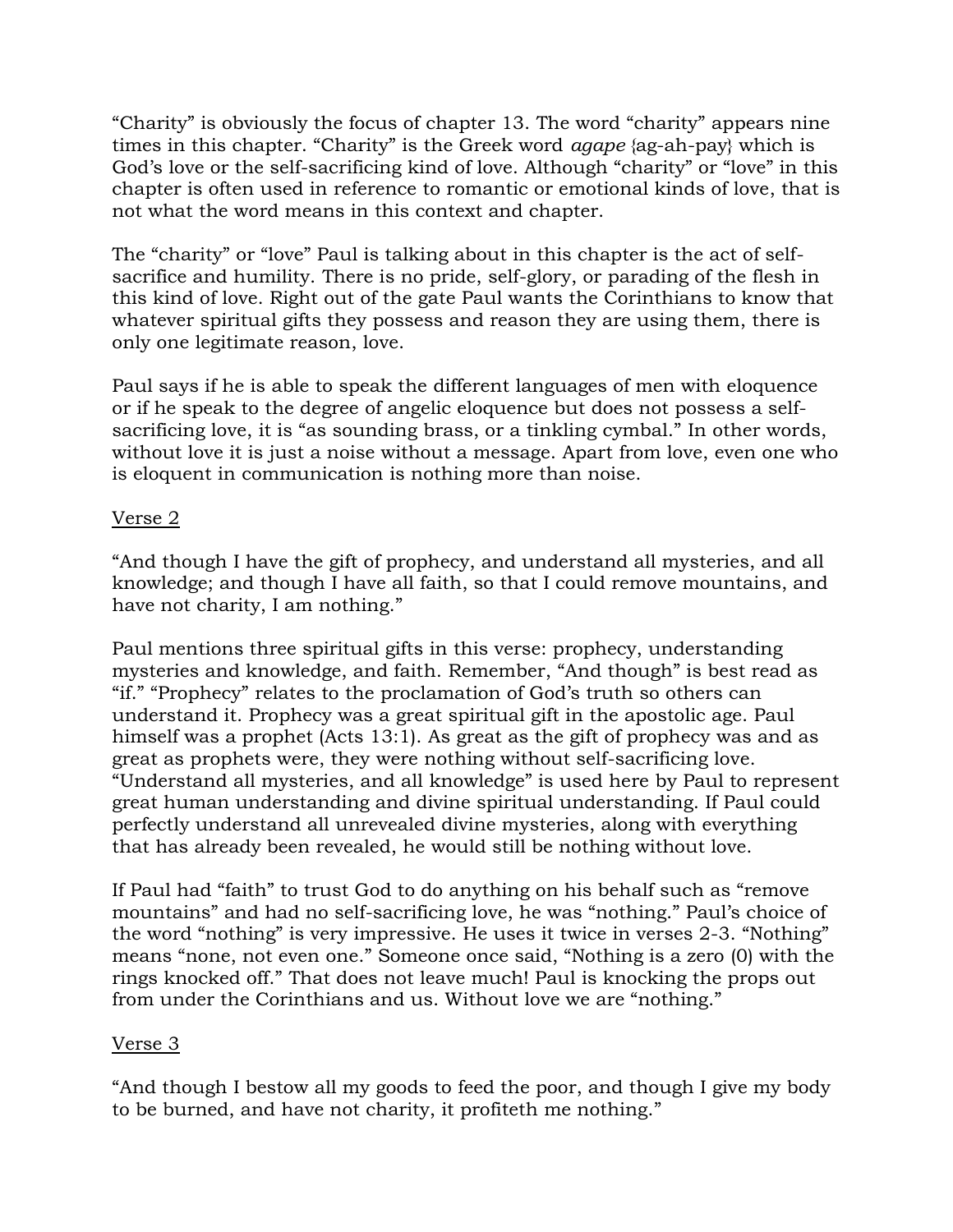Paul further illustrates his point by suggesting that if he gave all his possessions to feed the poor and did not have "love," it would be "nothing." The word "feed" is the Greek word *psomizo* {pso-mid-zo} and means "to supply with bits." It has the idea of giving away food one piece at a time. Rationally he is not just writing one huge check or giving a large donation of food but rather constantly meeting the needs of the hungry. Even that type of gracious and compassionate giving is nothing without self-sacrificing love.

"Give my body to be burned" is difficult to interpret. It most likely speaks of martyrdom. The word "burned" is associated with great pain. It is one of the worse possible things that can happen to a human body. Paul could have been thinking about the three Hebrew boys in Daniel 3 or he could have been thinking about a slave being branded with a hot burning iron to be identified with his master. Either way, suffering pain to be identified with Christ or to give one's life for Christ was worth nothing without love. Nothing, not even martyrdom can make up for its absence.

Life minus loves equals zero. Love is truly indispensable.

# **Love is Incomparable (1 Corinthians 13:4-7)**

## Verse 4-7

"Charity suffereth long, and is kind; charity envieth not; charity vaunteth not itself, is not puffed up, Doth not behave itself unseemly, seeketh not her own, is not easily provoked, thinketh no evil; Rejoiceth not in iniquity, but rejoiceth in the truth; Beareth all things, believeth all things, hopeth all things, endureth all things."

Paul now describes "charity" or self-sacrificing love in terms of behavior.

Self-sacrificing love "suffereth long." That means true love is patient. A patient love is the ability to be taken advantage of or inconvenienced without retaliation. The world makes heroes of those who fight back. But God's love is different. Jesus spoke to Peter about forgiving not seven times, but seven times seventy. He also spoke about going the second mile. That is love that suffers long.

Self-sacrificing love "is kind." To be "kind" is to be "useful, serving, and gracious." Much of Jesus' ministry was spent in helping others. When the disciples wanted to turn the multitudes away, He fed the five thousand.

Self-sacrificing love "envieth not." "Envy" is ill-will toward those who serve in the same field as us. Do you ever want to be someone else? Jesus' disciples once had a strife over who would be greatest in the kingdom of heaven. Jesus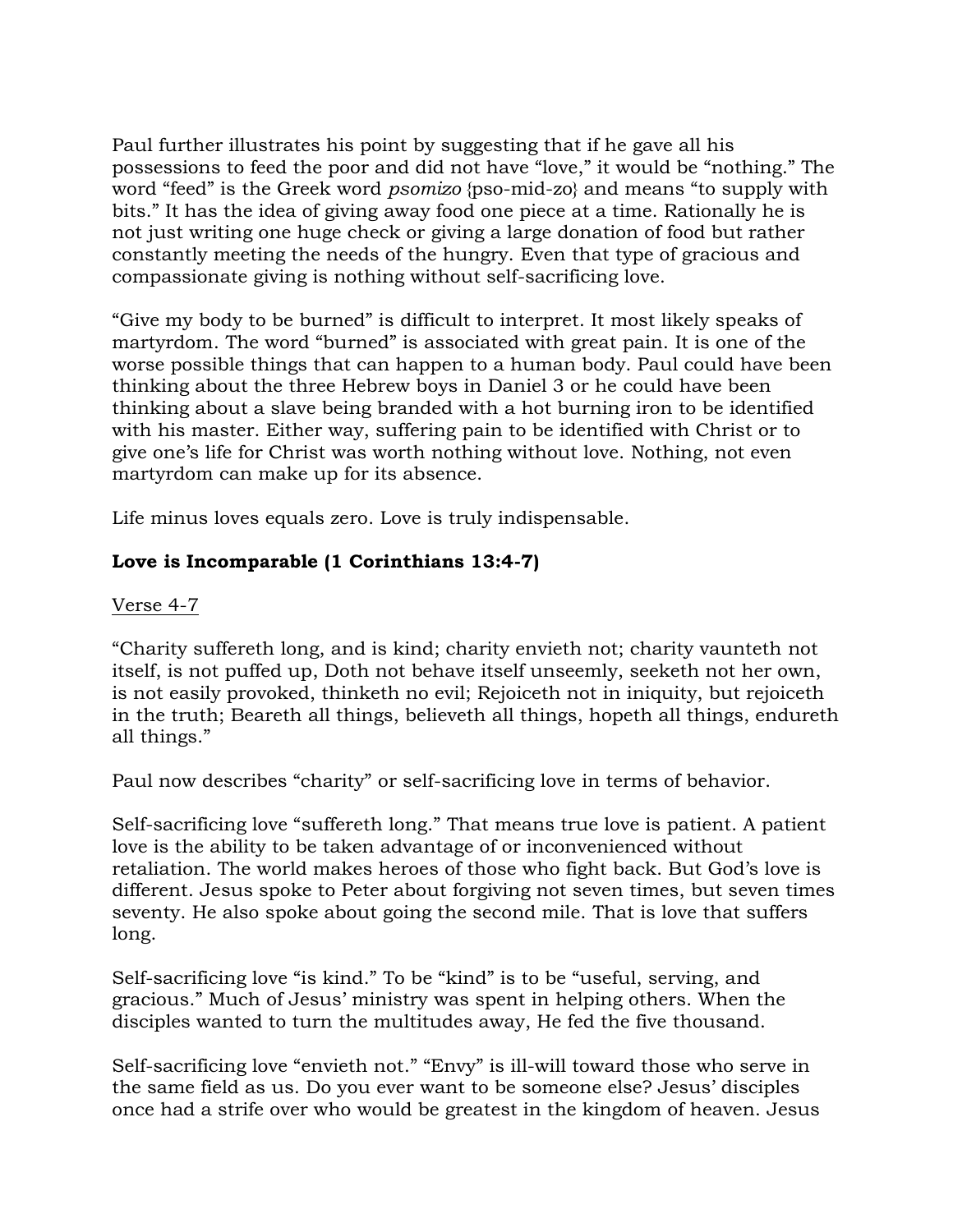answered their question by taking a basin of water and a towel the washed their feet (John 13).

Self-sacrificing love "vaunteth not itself". Love does not show off and parade its superiority. Jesus never bragged or paraded Himself. He said, *"I can of mine own self do nothing; I seek not mine own will, but the will of the Father which hath sent me…"* (John 5:30).

Self-sacrificing love "is not puffed up." "Puffed" means "to inflate." A Christian who truly loves is not a windbag! Love does not shoot off its mouth about its own accomplishments. The Corinthians were puffed up (1 Corinthians 4:6). At this stage in their spiritual growth they were a bunch of spiritual showoffs. Today that still seems to be the case among those who claim spiritual superiority through the misuse of spiritual gifts (1 Corinthians 14:26).

Self-sacrificing love "doth not behave itself unseemly." Love is polite and courteous, not brutal, smart mouth, or ugly in manners. Love is not rude. According to 1 Corinthians 11 the Corinthians were rude and outright ugly while participating in the Lord's Supper. Many people do not care how their attitude and actions affects others. Undisciplined behavior seems to be the norm today both inside and outside the church. True love is disciplined behavior.

Self-sacrificing love "seeketh not her own." Love keeps self where self should be. This is the heart of everything Paul is teaching. The Corinthians were so selfish. They demonstrated their selfishness primarily in their tongue speaking. Paul told them, *"He that speaketh in an unknown tongue edifieth himself…"* (1 Corinthians 14:4). Jesus said, *"For even the Son of man came not to be ministered unto, but to minister, and to give his life a ransom for many"* (Mark 10:45). True love never dwells on self.

Self-sacrificing love "is not easily provoked." The word "provoked" means "irritated, upset, or angry." Love is not touchy or easily irritated. Love does not get irritated when another person offends it. Paul is not saying that Christians do not get angry or irritated at sin. He is talking about our personal relationships with each other. There is no place for anger to be the first reaction when we are offended.

*Illus. A woman told her pastor that she got angry and could lose her temper in a flash, but she said, "It's over in a few seconds." The pastor replied, "So does the atomic bomb!"*

Self-sacrificing love "thinketh no evil." The word "think" is an accountant's word meaning "to add up." Love does not keep a ledger on other people's sin. On the way to the cross, Jesus did not add up the insults and assaults. Rather,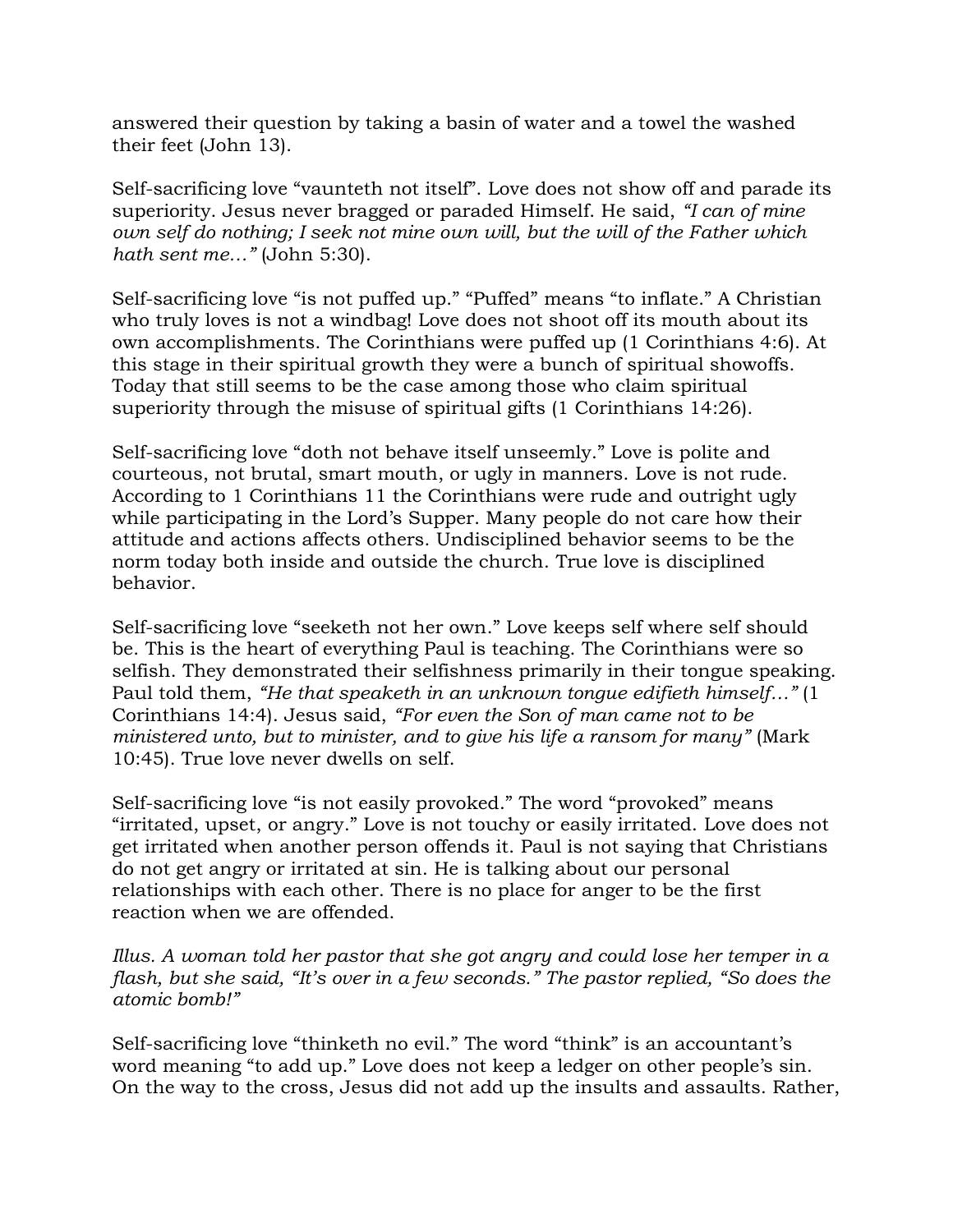He cried, "Father, forgive them; for they know not what they do..." (Luke 23:34). Do not keep scores of others mistakes.

Self-sacrificing love "rejoiceth not in iniquity." "Iniquity" means "unrighteousness." It is a word that speaks about sin. Love never "rejoices" about sin. How can someone "rejoice" about sin? Some people "rejoice" in sin because they think they are getting away with it. Others "rejoice" in sin by talking openly and publicly without any sense of shame. The worse way to "rejoice" in "iniquity" is when someone is glad to see sin ruin and wreck someone else's life. In John 8, the Pharisees brought to Jesus a woman caught in the act of adultery. Our Lord found no joy in that embarrassing scene, but dealt with the woman in grace, truth, and love.

Self-sacrificing love "rejoiceth in the truth." Love can only rejoice "in the truth." Love cannot rejoice in error or false doctrine. The Corinthians had distorted and redefined spiritual gifts. There should be no rejoicing or gladness in that type of environment. The Apostle John said, *"I rejoiced greatly that I found of thy children walking in truth, as we have received a commandment from the Father"* (2 John 4). The reason the Corinthians were not demonstrating selfsacrificing love was because they were ignoring God's Word concerning the use of spiritual gifts. A Christian or church that disregards God's Word concerning spiritual gifts will never minister in love.

Self-sacrificing love "beareth all things." The word "beareth" means "to roof over, to cover with silence." The thought here is that true self-sacrificing love will do everything possible to cover the ugliness of sin in someone else's life. The sinful nature of man wants to expose sin in other people's life. True love would rather throw a blanket over someone's sin as to have it exposed. The Corinthians were all about making each other's sins publicly known. They would sue and drag each other to court for everyone in Corinth to witness (1 Corinthians 6). That is not true love.

Self-sacrificing love "believeth all things." Love does not live with suspicion all the time. Love believes the best and forgets the rest. In the home of Simon the leper, a woman poured a box of ointment on the head of Jesus. The disciples were suspicious but Jesus was thankful (Mark 14:1-11).

Self-sacrificing love "hopeth all things." Love is optimistic in spite of how things may appear. Love refuses to take failure as final. At the tomb of Lazarus the talk was, "Lord, you are too late." In spite of that feeling, Jesus brought hope. The Jews said, *"Behold how he loved him!"* (John 11:36).

Self-sacrificing love "endureth all things." "Endure" means "remain, to stay under, persevere." Love is what keeps us strong through all the changes and challenges of life. Love just hangs in there while we are bearing, believing, and hoping.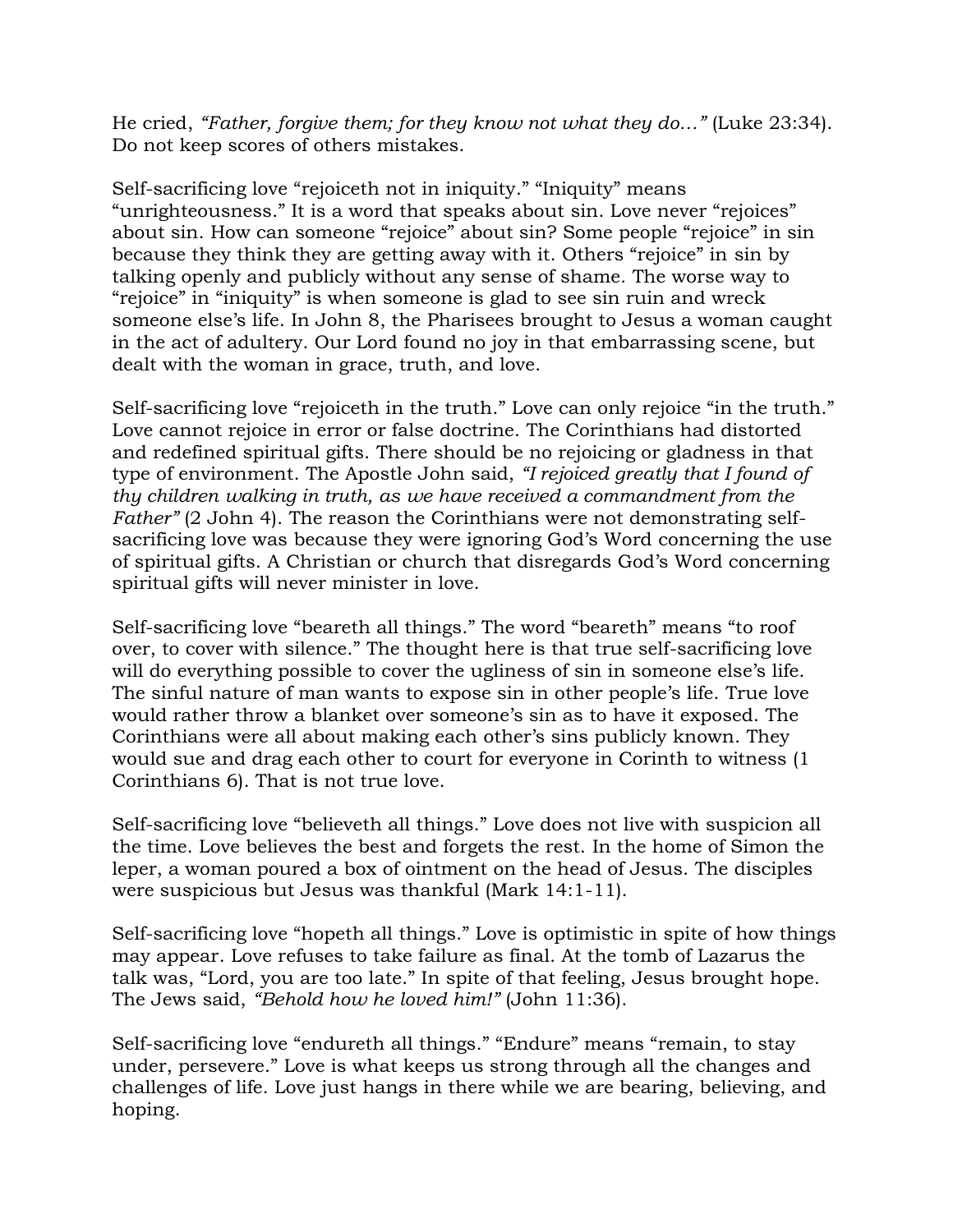# **Love is Imperishable (1 Corinthians 13:8-12)**

## Verse 8

"Charity never faileth: but whether there be prophecies, they shall fail; whether there be tongues, they shall cease; whether there be knowledge, it shall vanish away.

The words "charity never faileth" are the foundation for the remainder of chapter 13. In verses 8-12, Paul contrasts the temporality of certain spiritual gifts with the permanence of love.

"Prophecies" will "fail" and "knowledge" will "vanish away." "Fail" and "vanish away" are the same word meaning "rendered useless" or "made inoperative." The gift of "prophecy" refers to "what God says to men through the prophet." The gift of "knowledge" refers to "the ability to observe facts and draw spiritual truths out of the Bible." Paul says that these two gifts will at some point be "rendered inoperative."

The gift of "tongues" or languages will "cease." The word "cease" is a different Greek word from "fail" and "vanish away." "Cease" means "to stop or come to an end." The gift of "tongues" or languages was the ability to speak a foreign language as a sign to unbelievers. It was never an ecstatic prayer or praise gibberish. "Tongues" was always a known language.

Prophecies and knowledge will become inoperative at some point. Tongues will come to an end. The million dollar question is, When? Verses 9-12 answers that question.

### Verse 9-12

"For we know in part, and we prophesy in part. But when that which is perfect is come, then that which is in part shall be done away. When I was a child, I spake as a child, I understood as a child, I thought as a child: but when I became a man, I put away childish things. For now we see through a glass, darkly; but then face to face: now I know in part; but then shall I know even as also I am known."

"For we know in part, and we prophesy in part" is why the gifts of prophecy and knowledge were so important in the early church age. The word "part" means "a portion of the whole." Believers today are so blessed to have the complete revelation in the inerrant word of God. The Corinthians only had a part. Although we have the completed word of God there is so little that we understand in light of all that is in God's Word. Evidently there were some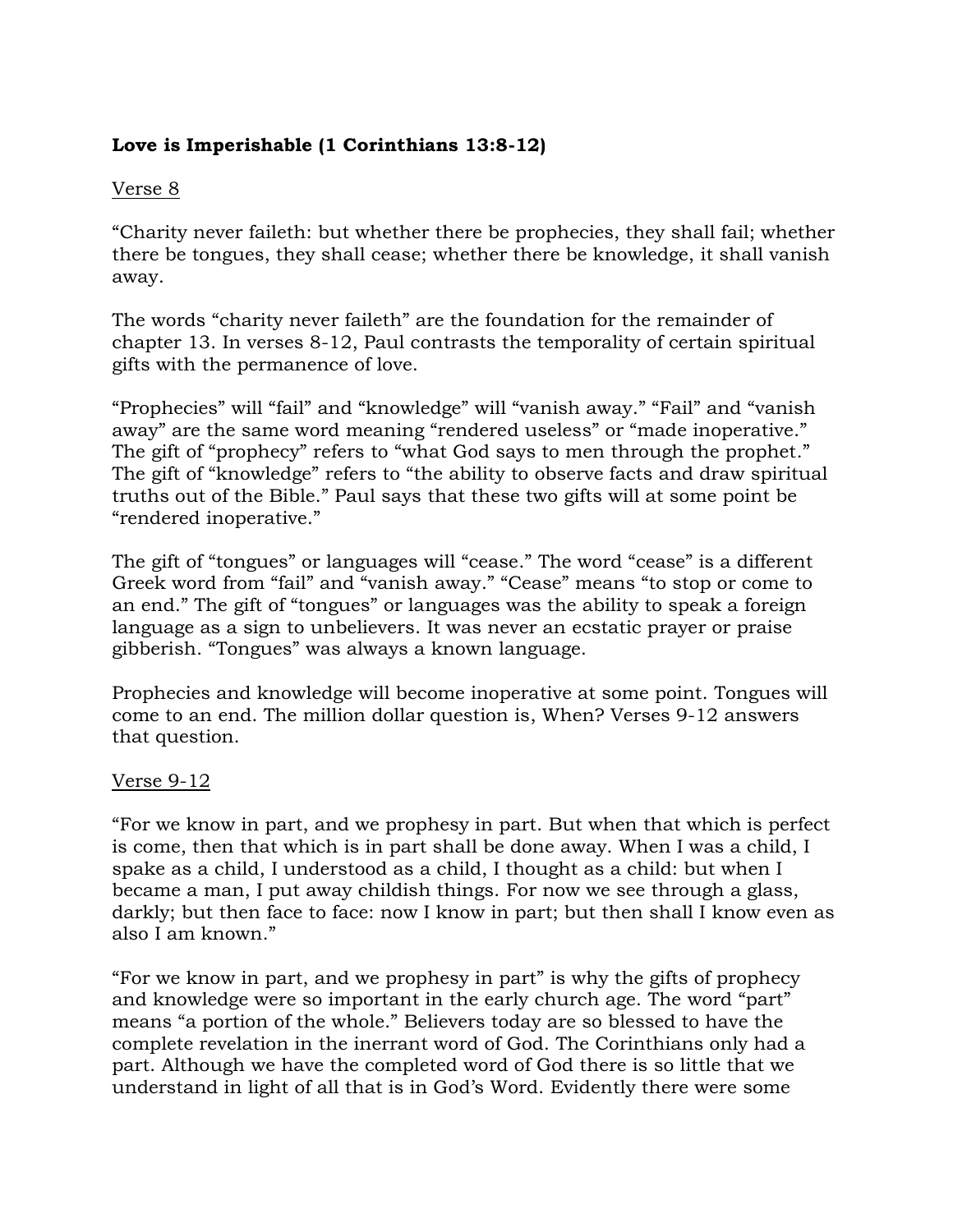know-it-all people at Corinth. Paul said, *"And if any man think that he knoweth any thing, he knoweth nothing yet as he ought to know"* (1 Corinthians 8:2).

"For now we see through a glass, darkly; but then face to face: now I know in part; but then shall I know even as also I am known." "Now" means "up to the present time." The "glass darkly" refers to mirror that give an inaccurate picture of something. Paul's point is that believers in this life will never get the complete and perfect picture until God's Word is complete. Commenting on these words, Doctor Oliver B. Greene writes, "Paul is saying, 'At the present, I am in the process of knowing, but I only know in part. Then, when that which is perfect is come, I shall know fully, even as I am fully known.'" Thank God the word of God, "that which is perfect" has come (James 1:25).

On the basis of verses 9, 10, and 12, there is evidence that the gift of prophecy and knowledge will be "rendered inoperative" when "that which is perfect is come." Some interpret "that which is perfect" to reference the completion of the written word of God. Others interpret it to refer to the Second Coming of Christ. It seems that the gift of prophecy became inoperative at the completion of Scripture and the gift of knowledge will be inoperative when Christ returns and all believers shall be like Christ.

When that occurs, "that which is in part shall be done away." "Done away" is the same Greek word meaning "rendered useless" or "rendered inoperative."

At the time of Paul's writing to the Corinthians, prophecy and knowledge would continue until "that which is perfect" would come and stop them. But "tongues" would stop by themselves. They "ceased" in the Apostolic Age. How do we know that? First Corinthians is the only epistle where the gift of tongues appears. The Apostle Paul wrote at least 11 other epistles and 12 if you believe he wrote Hebrews. Paul never mentions the gift of tongues in any other churches. The Apostle Peter, James, John and Jude never mentioned the gift of tongues. Why? It "ceased."

"When I was a child, I spake as a child, I understood as a child, I thought as a child: but when I became a man, I put away childish things." Paul was indicating that tongues belonged to the undeveloped and immature stage of the spiritual life, and when spiritual maturity comes it should cease. Paul's point is that he wants the Corinthians to grow up. These temporary spiritual gifts served their purpose as does the normal growth stages of the physical body. Paul "understood" or exercised his mind like a child when he was a child. He "thought" or reasoned like a child when he was a child. Now that he was "a man" that level of reasoning and understanding was useless.

# **Love is Immense (1 Corinthians 13:13)**

Verse 13